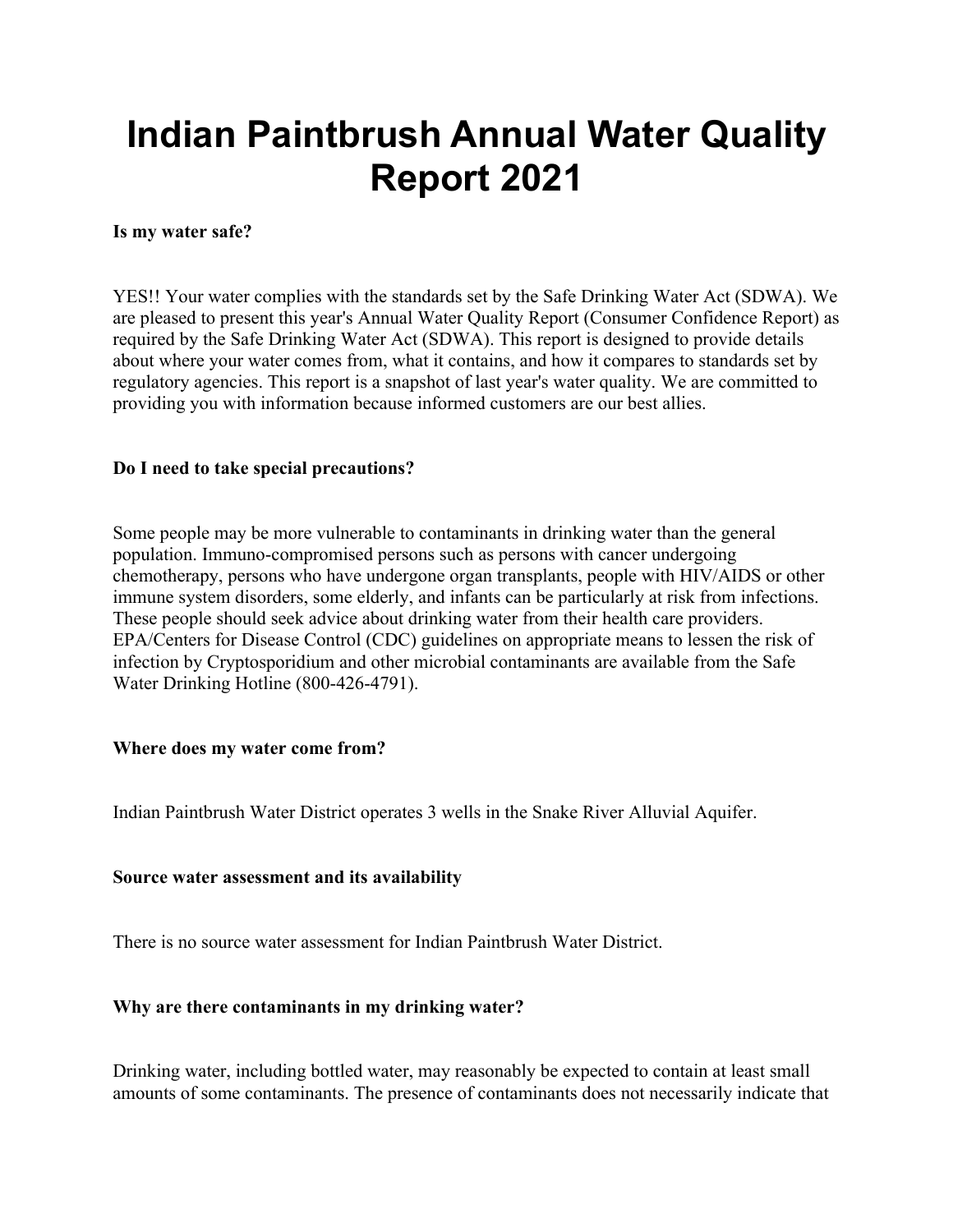water poses a health risk. More information about contaminants and potential health effects can be obtained by calling the Environmental Protection Agency's (EPA) Safe Drinking Water Hotline (800-426-4791). The sources of drinking water (both tap water and bottled water) include rivers, lakes, streams, ponds, reservoirs, springs, and wells. As water travels over the surface of the land or through the ground, it dissolves naturally occurring minerals and, in some cases, radioactive material, and can pick up substances resulting from the presence of animals or from human activity:

microbial contaminants, such as viruses and bacteria, that may come from sewage treatment plants, septic systems, agricultural livestock operations, and wildlife; inorganic contaminants, such as salts and metals, which can be naturally occurring or result from urban stormwater runoff, industrial, or domestic wastewater discharges, oil and gas production, mining, or farming; pesticides and herbicides, which may come from a variety of sources such as agriculture, urban stormwater runoff, and residential uses; organic Chemical Contaminants, including synthetic and volatile organic chemicals, which are by-products of industrial processes and petroleum production, and can also come from gas stations, urban stormwater runoff, and septic systems; and radioactive contaminants, which can be naturally occurring or be the result of oil and gas production and mining activities. In order to ensure that tap water is safe to drink, EPA prescribes regulations that limit the amount of certain contaminants in water provided by public water systems. Food and Drug Administration (FDA) regulations establish limits for contaminants in bottled water which must provide the same protection for public health.

#### **How can I get involved?**

Please contact Mike Calabrese for information about involvement with the water board. Please contact Clearwater Operations & Services at 307-690-5512 with questions about water quality.

#### **Significant Deficiencies**

Burt's Spring: If the spring is to be utilized as a backup water source, specific details of the spring and collection system must be clearly documented. We have provided photos and details to the EPA, but they are not yet satisfied. We will be working with the EPA to find a solution to allow the use of the Burt's Spring as a backup water source in the event of a fire.

#### **Additional Information for Lead**

If present, elevated levels of lead can cause serious health problems, especially for pregnant women and young children. Lead in drinking water is primarily from materials and components associated with service lines and home plumbing. Indian Paintbrush Water District is responsible for providing high quality drinking water, but cannot control the variety of materials used in plumbing components. When your water has been sitting for several hours, you can minimize the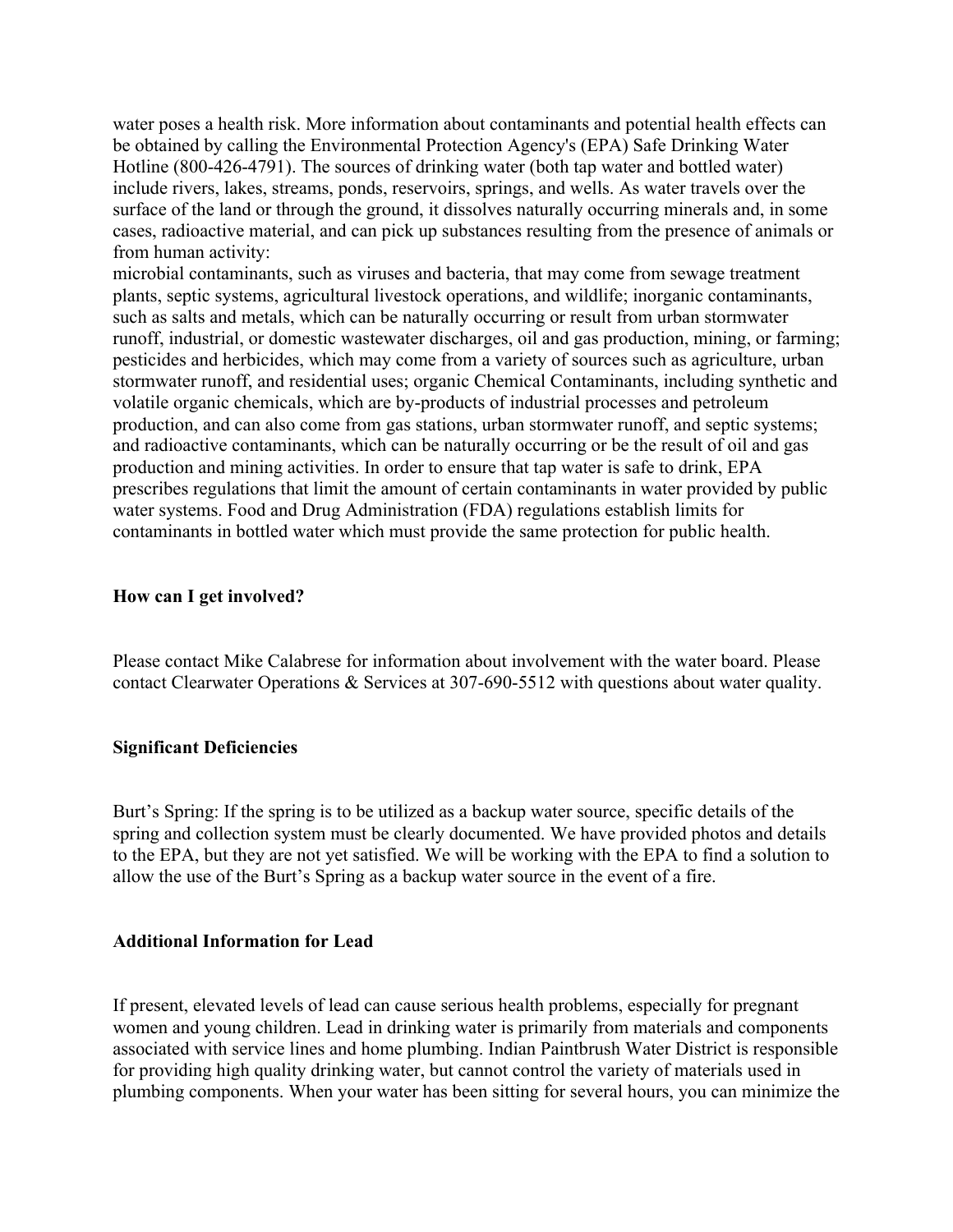potential for lead exposure by flushing your tap for 30 seconds to 2 minutes before using water for drinking or cooking. If you are concerned about lead in your water, you may wish to have your water tested. Information on lead in drinking water, testing methods, and steps you can take to minimize exposure is available from the Safe Drinking Water Hotline or at http://www.epa.gov/safewater/lead.

#### **Additional Information for Arsenic**

While your drinking water meets EPA's standard for arsenic, it does contain low levels of arsenic. EPA's standard balances the current understanding of arsenic's possible health effects against the costs of removing arsenic from drinking water. EPA continues to research the health effects of low levels of arsenic which is a mineral known to cause cancer in humans at high concentrations and is linked to other health effects such as skin damage and circulatory problems.

# **Water Quality Data Table**

In order to ensure that tap water is safe to drink, EPA prescribes regulations which limit the amount of contaminants in water provided by public water systems. The table below lists all of the drinking water contaminants that we detected during the calendar year of this report. Although many more contaminants were tested, only those substances listed below were found in your water. All sources of drinking water contain some naturally occurring contaminants. At low levels, these substances are generally not harmful in our drinking water. Removing all contaminants would be extremely expensive, and in most cases, would not provide increased protection of public health. A few naturally occurring minerals may actually improve the taste of drinking water and have nutritional value at low levels. Unless otherwise noted, the data presented in this table is from testing done in the calendar year of the report. The EPA or the State requires us to monitor for certain contaminants less than once per year because the concentrations of these contaminants do not vary significantly from year to year, or the system is not considered vulnerable to this type of contamination. As such, some of our data, though representative, may be more than one year old. In this table you will find terms and abbreviations that might not be familiar to you. To help you better understand these terms, we have provided the definitions below the table.

| <b>Contaminants</b>           | <b>MCLG</b><br>or<br>MRDLG MRDL Water Low High | MCL,<br>TT, or | <b>Detect</b><br>In<br>Your | Range | <b>Sample</b> | Date Violation | <b>Typical Source</b>                                        |
|-------------------------------|------------------------------------------------|----------------|-----------------------------|-------|---------------|----------------|--------------------------------------------------------------|
| <b>Inorganic Contaminants</b> |                                                |                |                             |       |               |                |                                                              |
| Arsenic (ppb)                 |                                                | 10             |                             |       | 2018          | No             | Erosion of natural deposits;<br>Runoff from orchards; Runoff |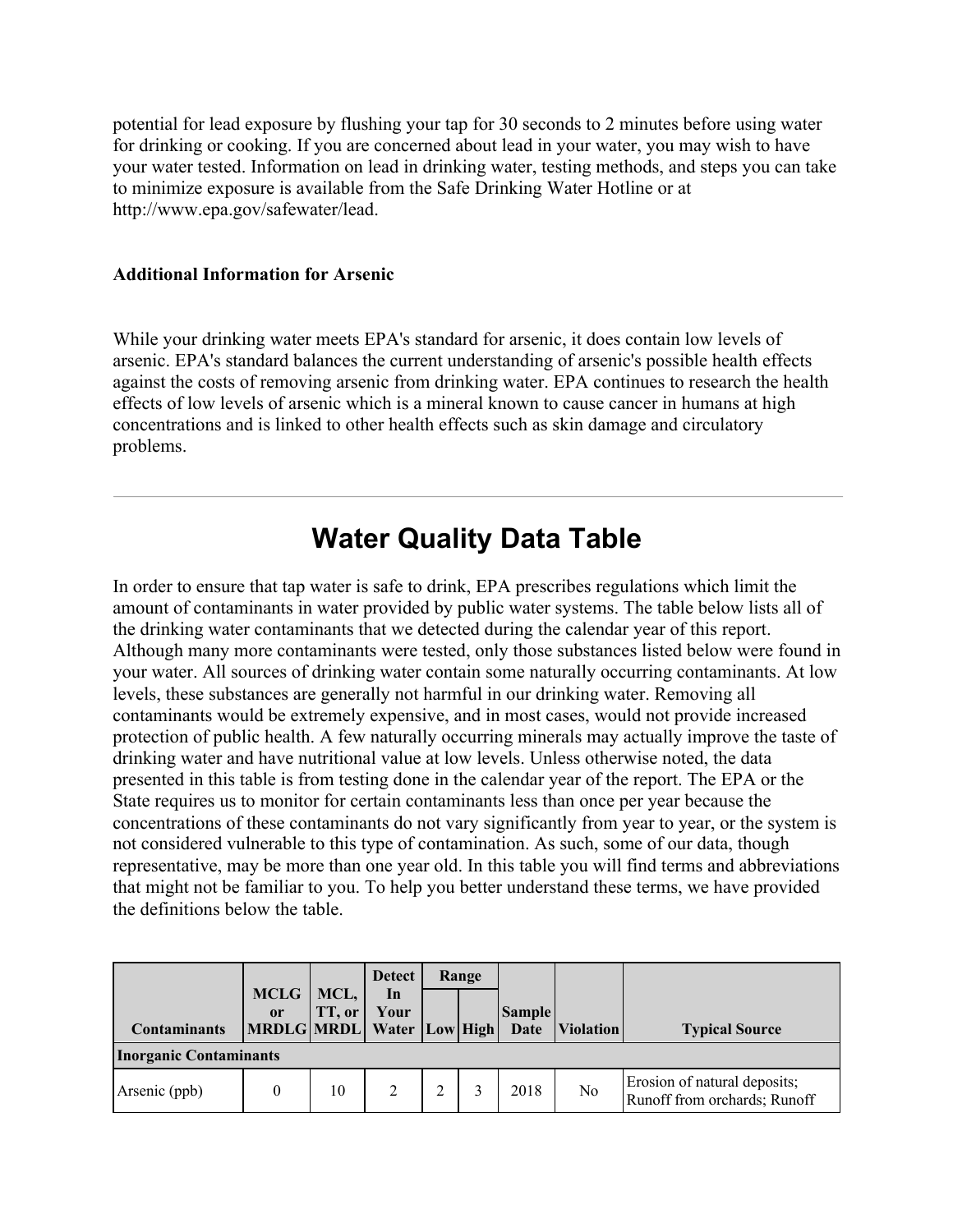|                                                 |                                              |  |                               |  | <b>Detect</b>       |                       | Range           |                                     |                      |                                                                                                                                    |
|-------------------------------------------------|----------------------------------------------|--|-------------------------------|--|---------------------|-----------------------|-----------------|-------------------------------------|----------------------|------------------------------------------------------------------------------------------------------------------------------------|
| <b>Contaminants</b>                             | <b>MCLG</b><br><sub>or</sub><br><b>MRDLG</b> |  | MCL,<br>TT, or<br><b>MRDL</b> |  | In<br>Your<br>Water |                       | <b>Low</b> High | <b>Sample</b><br>Date               | <b>Violation</b>     | <b>Typical Source</b>                                                                                                              |
|                                                 |                                              |  |                               |  |                     |                       |                 |                                     |                      | from glass and electronics<br>production wastes                                                                                    |
| Barium (ppm)                                    | $\overline{2}$                               |  | $\overline{2}$                |  | $\cdot$ 1           | $\cdot$ 1             | $\cdot$ 1       | 2018                                | No                   | Discharge of drilling wastes;<br>Discharge from metal refineries;<br>Erosion of natural deposits                                   |
| Fluoride (ppm)                                  | 4                                            |  | 4                             |  | $\cdot$ .2          | $\overline{.2}$       | $\cdot$ .2      | 2018                                | N <sub>0</sub>       | Erosion of natural deposits;<br>Water additive which promotes<br>strong teeth; Discharge from<br>fertilizer and aluminum factories |
| Nitrate [measured<br>as Nitrogen] (ppm)         | 10                                           |  | 10                            |  | $\cdot$ 1           | .11                   | .12             | 2021                                | No                   | Runoff from fertilizer use;<br>Leaching from septic tanks,<br>sewage; Erosion of natural<br>deposits                               |
| Selenium (ppb)                                  | 50                                           |  | 50                            |  | 1                   | 1                     | 1               | 2018                                | N <sub>o</sub>       | Discharge from petroleum and<br>metal refineries; Erosion of<br>natural deposits; Discharge from<br>mines                          |
| <b>Radioactive Contaminants</b>                 |                                              |  |                               |  |                     |                       |                 |                                     |                      |                                                                                                                                    |
| Alpha emitters<br>(pCi/L)                       | $\theta$                                     |  | 15                            |  | 2.6                 | <b>NA</b>             | <b>NA</b>       | 2019                                | No                   | Erosion of natural deposits                                                                                                        |
| Radium (combined<br>226/228) (pCi/L)            | $\boldsymbol{0}$                             |  | 5                             |  | .9                  | <b>NA</b>             | <b>NA</b>       | 2019                                | N <sub>0</sub>       | Erosion of natural deposits                                                                                                        |
| Uranium $(ug/L)$                                | $\boldsymbol{0}$                             |  | 30                            |  | 1.3                 | NA                    | <b>NA</b>       | 2019                                | No                   | Erosion of natural deposits                                                                                                        |
| <b>Contaminants</b>                             |                                              |  | <b>MCLG AL</b>                |  | Your<br>Water       | <b>Sample</b><br>Date |                 | # Samples<br><b>Exceeding</b><br>AL | <b>Exceeds</b><br>AL | <b>Typical Source</b>                                                                                                              |
| <b>Inorganic Contaminants</b>                   |                                              |  |                               |  |                     |                       |                 |                                     |                      |                                                                                                                                    |
| Copper - action level at<br>consumer taps (ppm) |                                              |  | 1.3<br>1.3                    |  | .13                 | 2021                  |                 | $\theta$                            | No                   | Corrosion of household<br>plumbing systems; Erosion of<br>natural deposits                                                         |
| Lead - action level at<br>consumer taps (ppb)   |                                              |  | $\theta$<br>15                |  | $\overline{2}$      | 2021                  |                 | $\theta$                            | No                   | Corrosion of household<br>plumbing systems; Erosion of<br>natural deposits                                                         |

| <b>Unit Descriptions</b> |                                                                        |  |  |  |  |
|--------------------------|------------------------------------------------------------------------|--|--|--|--|
| Term                     | <b>Definition</b>                                                      |  |  |  |  |
| $\text{ug/L}$            | $\text{ug/L}:$ Number of micrograms of substance in one liter of water |  |  |  |  |
| ppm                      | ppm: parts per million, or milligrams per liter $(mg/L)$               |  |  |  |  |
| ppb                      | ppb: parts per billion, or micrograms per liter (g/L)                  |  |  |  |  |
| pCi/L                    | pCi/L: picocuries per liter (a measure of radioactivity)               |  |  |  |  |
| NA                       | NA: not applicable                                                     |  |  |  |  |